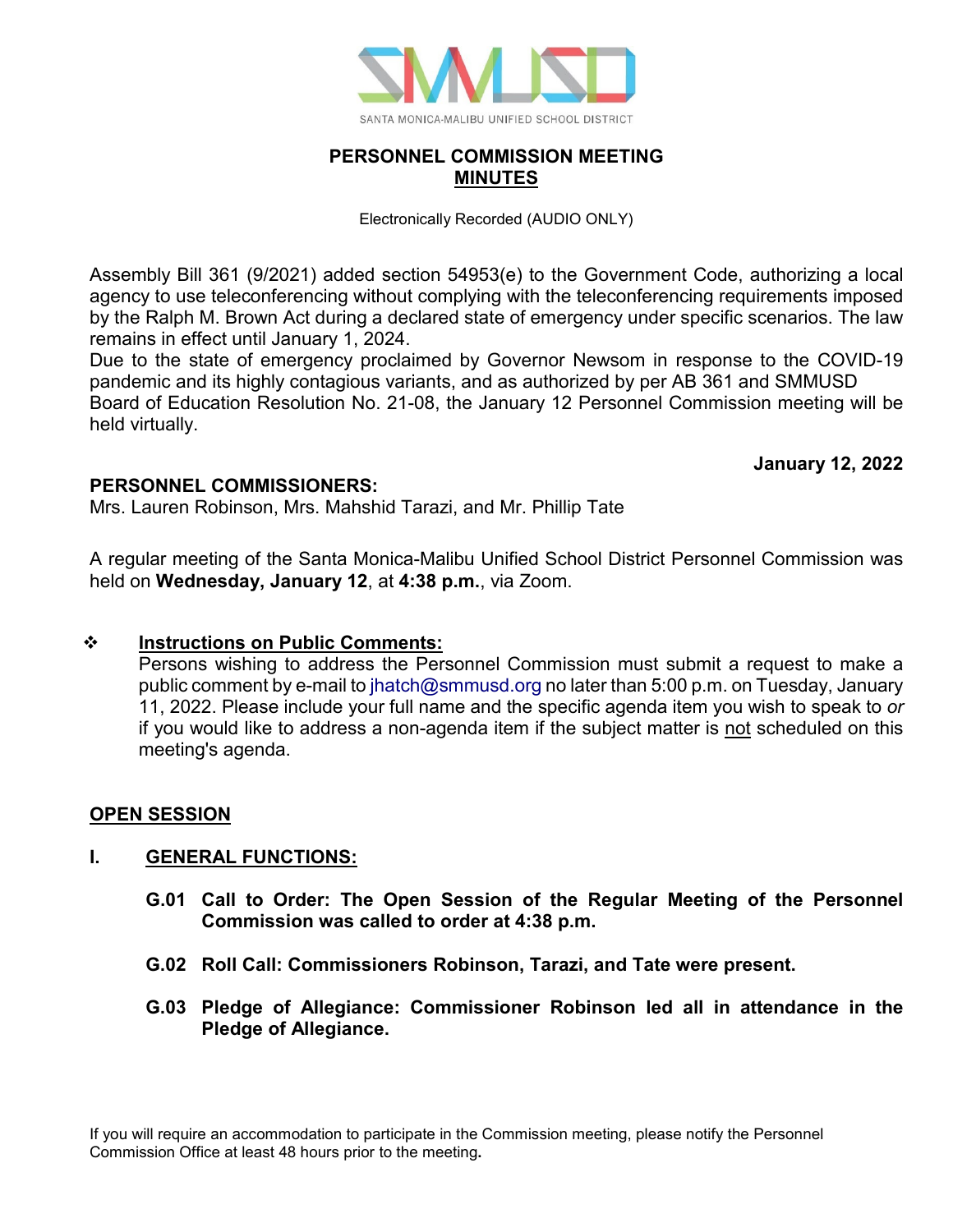# **G.04 Report from Closed Session:**

• **None**

### **G.05 Motion to Approve Agenda:** January 12, 2022

**It was moved and seconded to approve the agenda as submitted. The motion passed.**

| <b>Commissioner</b> | Μ |  | Yes | No | Abstain | <b>LABSENT</b> |
|---------------------|---|--|-----|----|---------|----------------|
| Lauren Robinson     |   |  |     |    |         |                |
| Mahshid Tarazi      |   |  |     |    |         |                |
| <b>Phillip Tate</b> |   |  |     |    |         |                |

**G.06 Motion to Approve Minutes:** December 8, 2021 **It was moved and seconded to approve the minutes as submitted. The motion passed.**

| <b>Commissioner</b> | М |  | Yes | <b>No</b> | <b>Abstain</b> | <b>LABSENT</b> |
|---------------------|---|--|-----|-----------|----------------|----------------|
| Lauren Robinson     |   |  |     |           |                |                |
| Mahshid Tarazi      |   |  |     |           |                |                |
| <b>Phillip Tate</b> |   |  |     |           |                |                |

#### **G.07 Report from the Director of Classified Personnel:**

This is an opportunity for the Director of Classified Personnel to report on items relevant to Personnel Commission.

- General Comments and Updates
	- **Director Kahn informed the Personnel Commission about the department being open during winter break in order to screen applications and prepare exams for the new calendar year.**
	- **Director Kahn updated the Personnel Commission on recruitments, exams, and selection interviews administered since the last regular meeting on December 8, 2021.**
	- **Oral exams were administered for Senior Buyer, Administrative Assistant, Instructional Assistant – Classroom, and Health Office Specialist.**
	- **Performance exams were conducted for Custodian.**
	- **The Personnel Commission staff held written exams for Plant Supervisor and Campus Monitor.**
	- **Final selection interviews were held for the Paraeducator series, Health Office Specialist, Administrative Assistant, Instructional Assistant – Bilingual, and Senior Buyer.**
	- **Director Kahn congratulated Ms. Bianca Magee and Lisa Gaglione who accepted a promotion to Senior Office Specialists, to Ms. Jasmine Lozano promoting to Paraeducator-3, to Ms. Devon Boothby promoting to Senior Buyer, and Ms. Patricia Hughes Motoyama promoting to Special Education Specialist.**
	- **Director Kahn updated the Personnel Commission on staff processing EDD unemployment claims and other requests from the EDD Office. They have processed 19 claims since the last regular Personnel**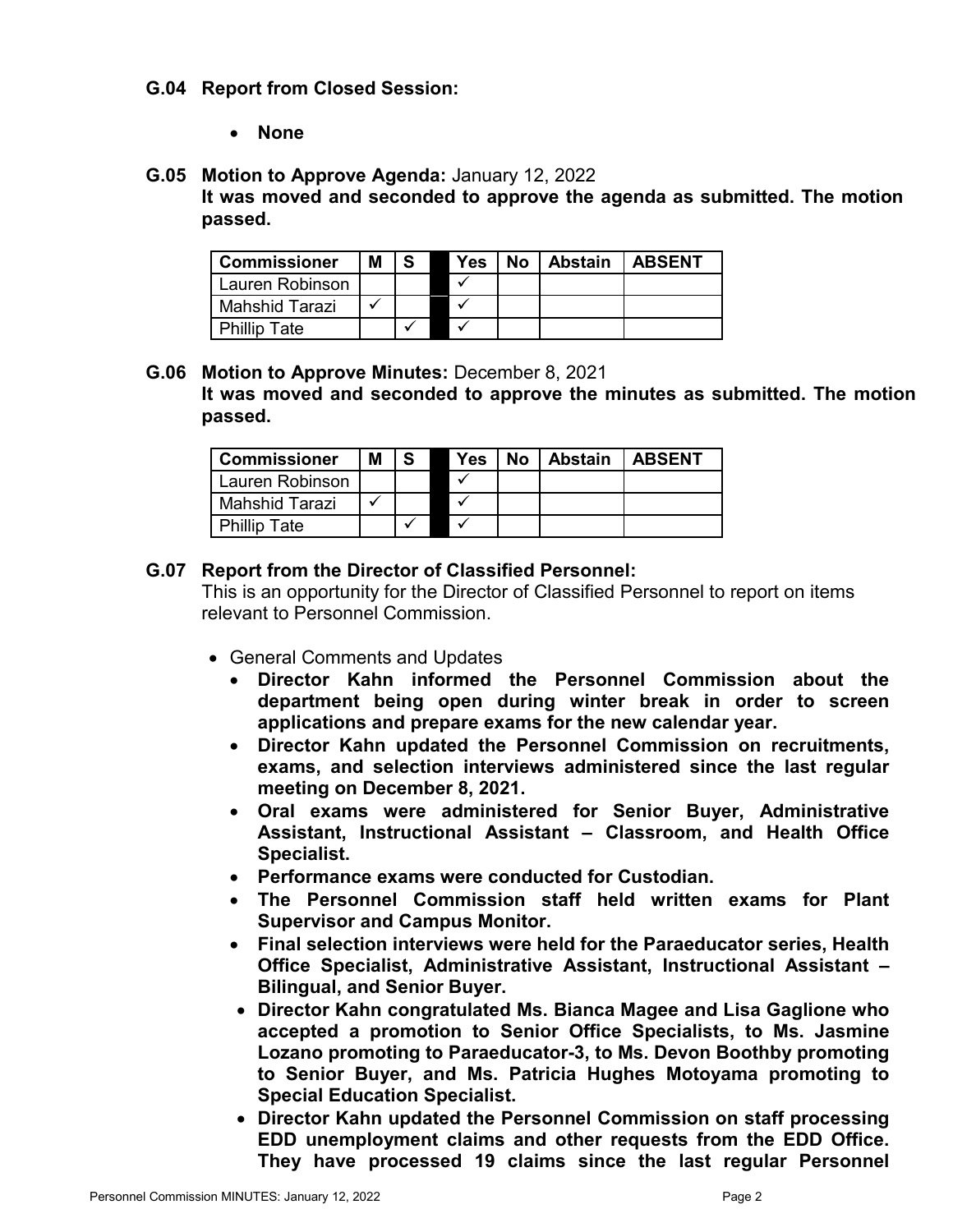**Commission meeting in December. As a point of comparison, there were 49 EDD claims in December 2020. There were 3 claims in December 2019.** 

• **Director Kahn expressed his gratitude to the Personnel Commission staff for their dedication as they assume more recruitments and administer more exams than typical at this time of the year.** 

# **G.08 Personnel Commissioner Comments/Reports:**

This is a time during which a Personnel Commissioner may make a brief announcement or report on his/her own activities relative to Commission business. This is not a time for discussion.

• **Commissioners Robinson expressed her gratitude to the District employees for their dedication to students' safety and education during these challenging times.**

# **G.09 Communications:**

The Communications Section provides an opportunity for the Personnel Commission to hear from the individuals or representatives listed below. All reports are limited to five (5) minutes or less.

- SEIU Report
	- **Mr. Mock, Chief Steward, welcomed Commissioner Tarazi to the District.**
	- **Mr. Mock informed the Personnel Commission about the current high number of omicron cases and safety protocols implemented by the District.**
	- **Mr. Mock expressed his gratitude to health office staff for their outstanding job with tracing and managing of positive cases.**
	- **Mr. Mock informed the Personnel Commission about SEIU addressing staffing shortage across the District and their cooperation with the Director of Classified Personnel and the District administration on the comprehensive salary and classification study.**
	- **Mr. Mock acknowledged all of those who have suffered loss and a personal tragedy due to the pandemic.**
	- **Commissioner Tarazi expressed her appreciation of District staff's hard work and dedication during the pandemic.**

Board of Education Report

- **Dr. Kelly updated the Personnel Commission on the Covid-19 situation and corresponding staff's effort and hard work throughout the District in order to continue with in-person education.**
- **Dr. Kelly informed the Personnel Commission about the Board of Education meeting on January 13, 2022 where the Superintendent will present a comprehensive Covid-19 report.**
- **Dr. Kelly updated the Personnel Commission on the new county health department's safety protocols regarding masking, quarantine, and testing which many of them have already been implemented by the district for some time.**
- **Dr. Kelly informed the Personnel Commission that in addition to the PCR testing, there is an antigen testing site at John Adams Middle School.**
- **Dr. Kelly pointed out the revised Covid-19 dashboard on the District website reporting only positive cases on a weekly basis.**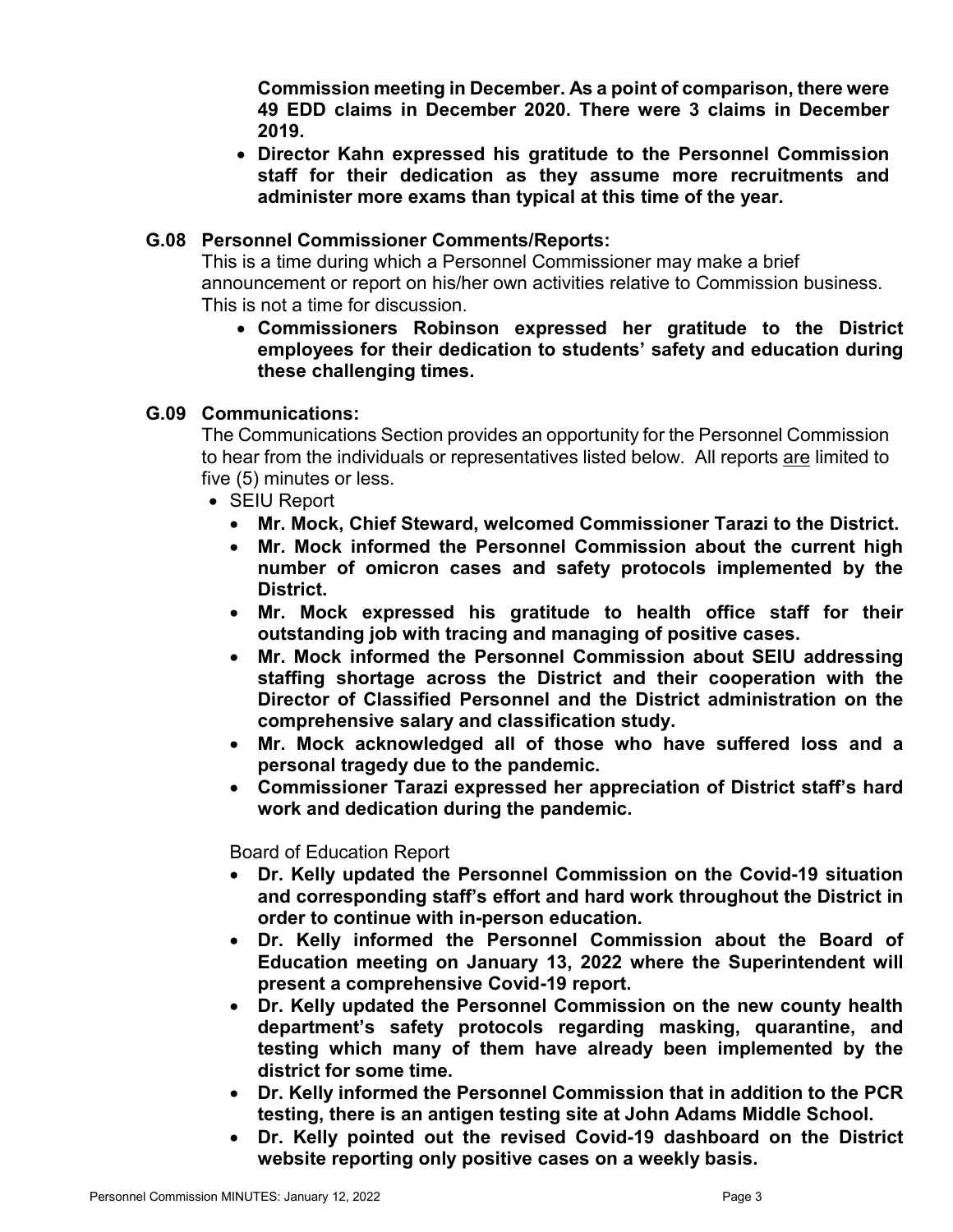- **Dr. Kelly informed the Personnel Commission that the Certification of Malibu Middle & High School – Campus Specific Plan Final Environmental Impact Report will be presented at the Board of Education meeting on January 13, 2022. Resolutions commemorating Dr. Martin Luther King, Jr., Day and honoring Fred Korematsu Day of Civil Liberties and the Constitutions will be also adopted during that meeting.**
- **Commissioners Tarazi and Tate inquired about student vaccination rates.**
- **Dr. Kelly stated that the Superintendent will present the data to the Board of Education on January 13, 2022.**
- **Commissioner Robinson inquired about the state legislators' plan to add Covid-19 vaccine to the health and safety code.**
- **Dr. Kelly replied that there are debates about the Governor's authority to make such statements.**

# **G.10 Public Comments:**

Public Comments is the time when members of the audience may address the Personnel Commission on items not scheduled on the meeting's agenda. All speakers are limited to five (5) minutes. When there is a large number of speakers, the Personnel Commission may reduce the allotted time to three (3) minutes per speaker. The Brown Act (Government Code) states that Personnel Commission members may not engage in discussion of issues raised during "Public Comments" except to ask clarifying questions, make a brief announcement, make a brief report on his or her own activities, or to refer the matter to staff.

• **None**

# **II. CONSENT CALENDAR:**

Items are considered routine, require no discussion, and are normally approved all at once by the Personnel Commission. However, members of the Personnel Commission, staff, or the public may request an item be clarified and/or discussed.

C.01 Approval of Classified Personnel Eligibility List(s):

Classification **All Accords**  $\mathcal{L}$  Eligibles **# Eligibles** 

| <b>Administrative Assistant</b>     |  |
|-------------------------------------|--|
| <b>Campus Monitor</b>               |  |
| Custodian                           |  |
| <b>Health Office Specialist</b>     |  |
| Instructional Assistant - Classroom |  |
| <b>Senior Buyer</b>                 |  |
| <b>Sports Facility Attendant</b>    |  |

- C.02 Advanced Step Placement: Jasmine Lozano in the classification of Paraeducator-3 at Range A-28 Step B
- C.03 Advanced Step Placement: Joan Smith in the classification of Paraeducator-3 at Range A-28 Step C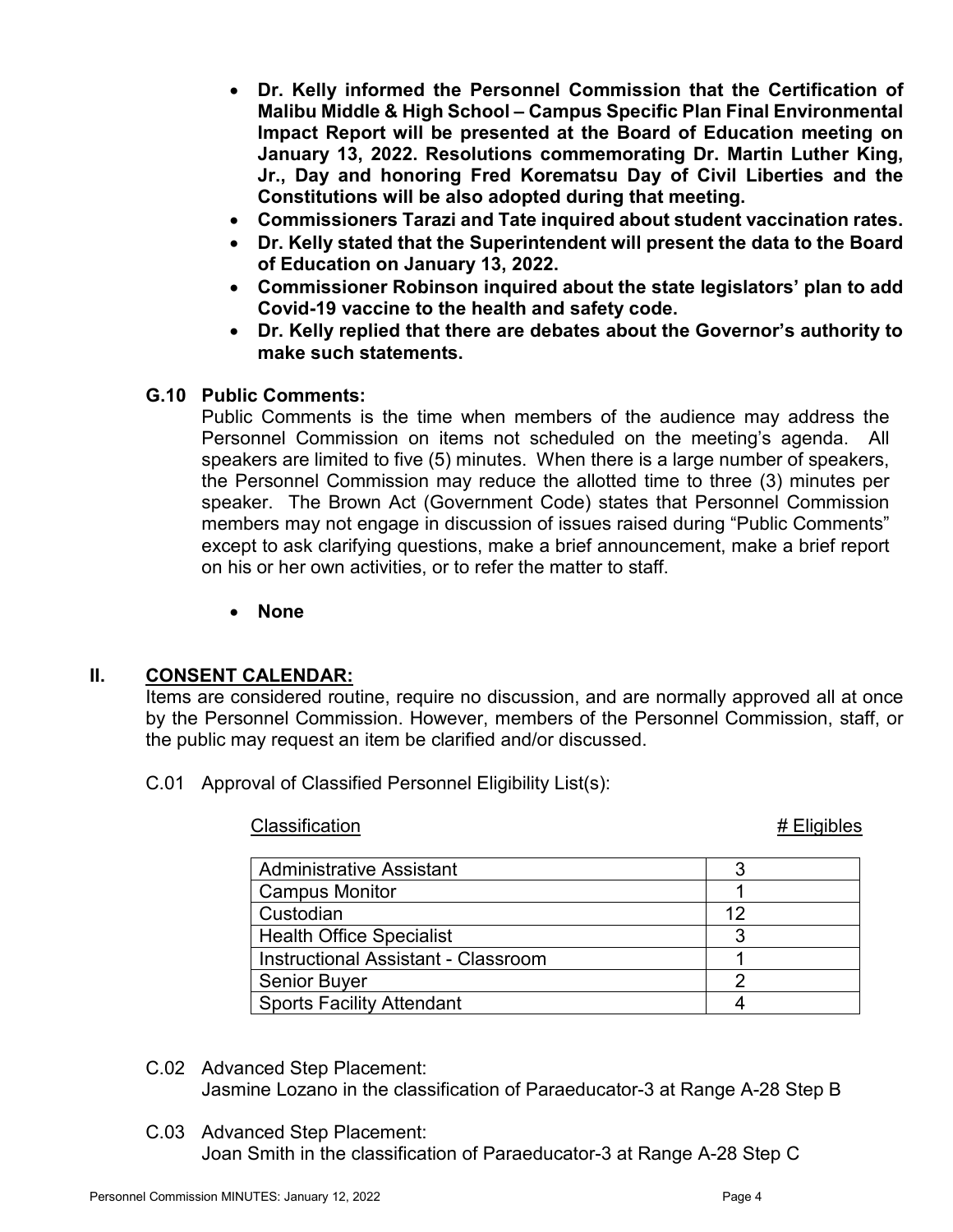- C.04 Advanced Step Placement: Gilda Tamte in the classification of Instructional Assistant - Bilingual at Range A-22 Step D
- C.05 Advanced Step Placement: Leslie Torres in the classification of Health Office Specialist at Range A-27 Step B
- C.06 Advanced Step Placement:

Angel Vila in the classification of Facilities Technician at Range A-47 Step E **It was moved and seconded to approve the Consent Calendar as submitted for the Agenda Items C.01-06. The motion passed.**

| <b>Commissioner</b> | м | l S | <b>Yes</b> | No   Abstain   ABSENT |  |
|---------------------|---|-----|------------|-----------------------|--|
| Lauren Robinson     |   |     |            |                       |  |
| Mahshid Tarazi      |   |     |            |                       |  |
| <b>Phillip Tate</b> |   |     |            |                       |  |

# **REPORT AND DISCUSSION**

• **None**

### **III. ACTION ITEMS:**

These items are presented for ACTION at this time.

A.01 Classification Specification Revision:

Health Office Specialist within the instructional assistant and paraprofessional unit **It was moved and seconded to approve the Director's recommendations for Agenda Item III.A.01 as submitted. The motion passed.**

| <b>Commissioner</b> | Μ | l S | <b>Yes</b> | No   Abstain   ABSENT |  |
|---------------------|---|-----|------------|-----------------------|--|
| Lauren Robinson     |   |     |            |                       |  |
| Mahshid Tarazi      |   |     |            |                       |  |
| <b>Phillip Tate</b> |   |     |            |                       |  |

# **REPORT AND DISCUSSION**

- **Director Kahn provided a rationale for a minor revision. The only language being adjusted is in the "Additional Requirements/Information." Health Office Specialist still must have first aid, CPR, and AED certification, but they can be obtained within 30 calendar days from the start date.**
- **Commissioner Robinson inquired about a possible state requirement that the employees cannot start in the position unless they already have these certifications.**
- **Director Kahn stated that they will not perform functions requiring these specific certifications until they obtain them. This process does not present a difficulty since there are a certificated nurse and another Health Office Specialist per a school site.**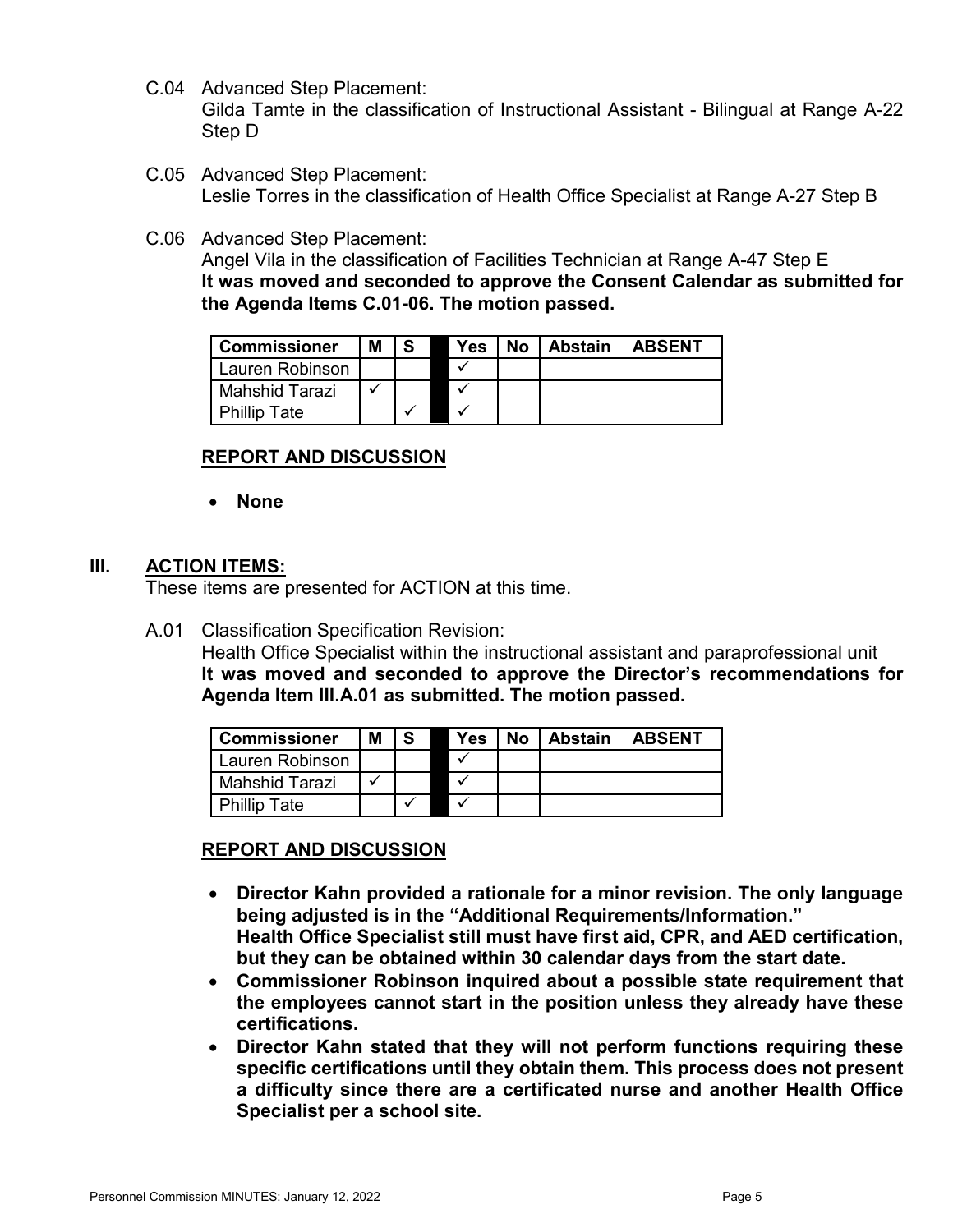# **IV. COMMISSIONER TRAINING/BRIEFING:**

These items are to keep the Commissioners up-to-date with relevant information regarding Personnel Commission procedures and practices.

• **None**

# **V. DISCUSSION ITEMS:**

These items are submitted for discussion only. Any action that might be required will generally be scheduled for the next regularly scheduled meeting of the Commission.

• **None**

#### **VI. INFORMATION ITEMS:**

These items are placed on the agenda as information and do not require discussion.

- I.01 Open Personnel Requisitions Status Report
- I.02 Filled Personnel Requisitions Status Report
- I.03 Classified Personnel Merit Report No. 4.ii. (for SMMUSD School Board Agenda) • December 16, 2021
- I.04 Classified Personnel Non-Merit Report No. 4.iii (for SMMUSD School Board Agenda)
	- December 16, 2021
- I.05 Personnel Commission's Twelve-Month Calendar of Events
	- $2021 2022$
- I.06 Board of Education Meeting Schedule
	- $2021 2022$

#### **VII. PERSONNEL COMMISSION BUSINESS:**

B.01 Future Items:

| <b>Subject</b> | <b>Action Steps</b> | <b>Tentative Date</b> |
|----------------|---------------------|-----------------------|
| <b>TBD</b>     |                     |                       |

# **VIII. NEXT REGULAR PERSONNEL COMMISSION MEETING:**

Wednesday, February 9, 2022, at 4:30 p.m. – *via Zoom*

# **IX. PUBLIC COMMENTS FOR CLOSED SESSION ITEMS ONLY:**

Persons wishing to address the Personnel Commission regarding an item scheduled for closed session must submit the "Request to Address" card prior to the start of the closed session.

• **None**